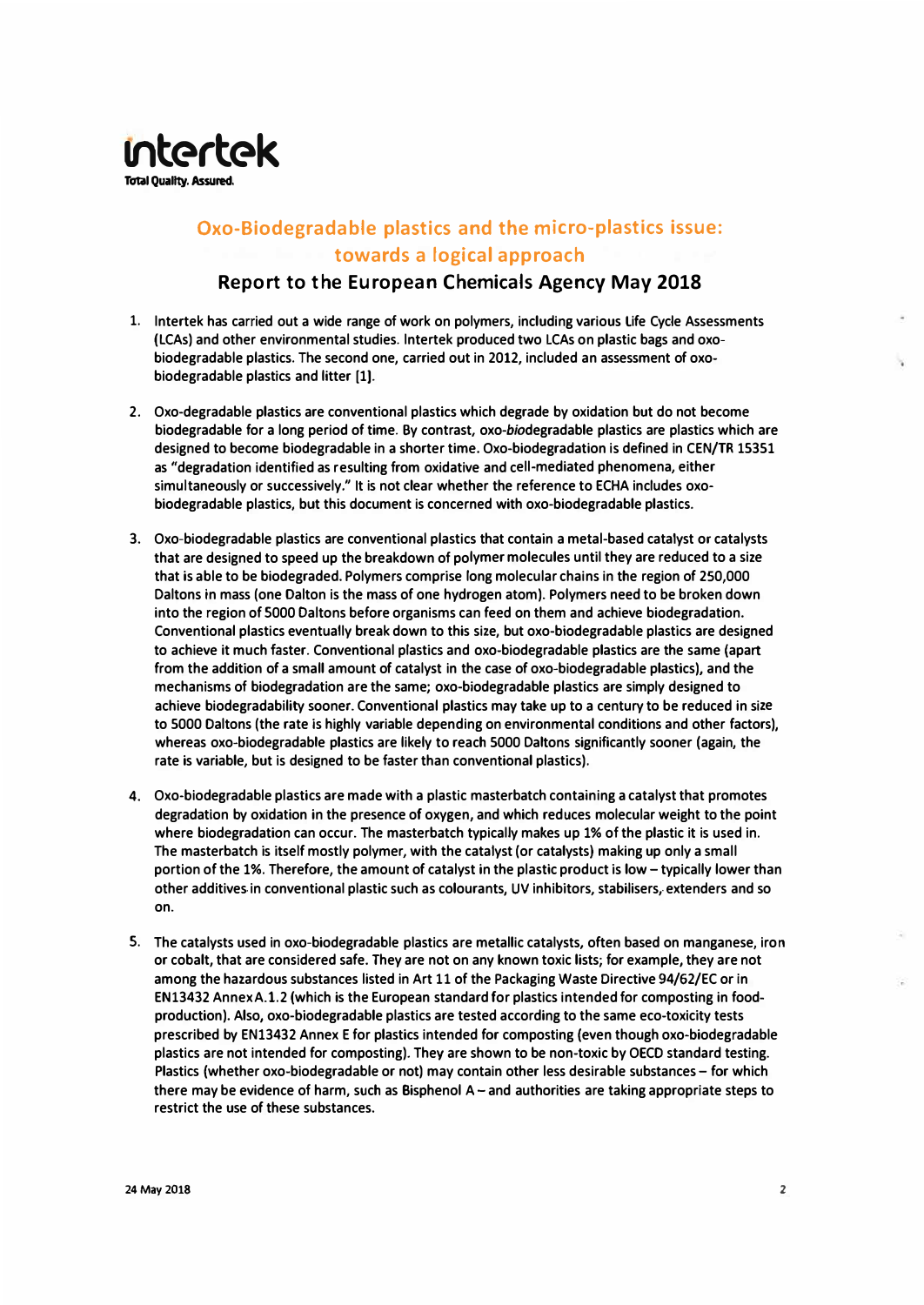

**Total Quality. Assured.** 

6. Various stakeholders offer differing opinions about how much faster degradation of oxobiodegradable plastics occurs compared to conventional plastics. The somewhat limited research [2) that has been carried out to date shows that the speed range of degradation may be from marginally faster than normal plastics, to very significantly faster, depending on such factors as the formulation of the masterbatch and the extent to which the plastic is exposed to UV light and heat (3).

"Polyethylenes containing pro-oxidant substances degrade by exposure to the environment, resulting in decreased molar mass and incorporated oxygen in the chain in the form of carboxylic groups. This exposure to natural weathering for a period of 3-4 months decreased the mechanical properties of polyethylene (containing about 80 mg kg-1 of cobalt), causing disintegration of the material. Saturated humidity increased abiotic oxidative degradation and biodegradation, as compared to natural humidity. The polyethylene bags mineralized about 12% of the original carbon in compost at 58 degrees C for three months after being exposed for one year to natural weathering. Exposure periods longer than three months and environmental moisture exert little influence on the degradability of cobalt-activated PE. There was low biodegradation of conventional PE films exposed to natural weathering for one month or longer, and fungi belonging to the genera Aspergillus and Penicillium grew on oxo-biodegradable PE films in environments with saturated humidity." [3)

"........Oxo-biodegradable plastics are conventional plastics, such as High Density Polyethylene (HOPE), commonly used in carrier bags, which also include additives which are designed to promote the oxidation of the material to the point where it embrittles and fragments. This may then be followed by biodegradation by bacteria and fungi at varying rates depending upon the environment." (4)

"Extrapolations from a laboratory study on a particular LOPE film engineered with a short service life suggest that almost complete degradation in soil can be achieved within two years." [4)

"The debate around the biodegradability of PAC plastic is not finalised, but should move forward from the assertion that PAC plastics merely fragment, towards confirming whether the timeframes observed for total biodegradation are acceptable from an environmental point of view and whether this is likely to take place in natural environments." (4)

"From the information studied, the authors of this Report can believe that it is possible for an OBP plastic to fully mineralise in an open environment, with the prodegradant additives encouraging this action, and thus the polymers and entrained substances can be assimilated into the natural environment." (4)

7. In ideal conditions for degradation, such as where the plastic has been exposed to UVB light [SJ, heat, humidity, and mechanical stress, there is no doubt that the rate of degradation is significantly faster than that of conventional plastics.

"While all biomaterials, including plastics, will invariably biodegrade in the marine environment, the rate of this process, even in the benthic sediment, is several orders of magnitude slower compared to light-induced oxidative degradation of plastics." [6)

8. In non-ideal conditions, the degradation rate may be only marginally faster than that of normal plastics. (Oxo-biodegradable plastics are designed this way, so that they *do* not degrade in storage or use, only after use.) This is why the research shows a wide range of degradation rates. The key point is that the rate is faster. How much faster, and under what scenarios, is a matter of debate.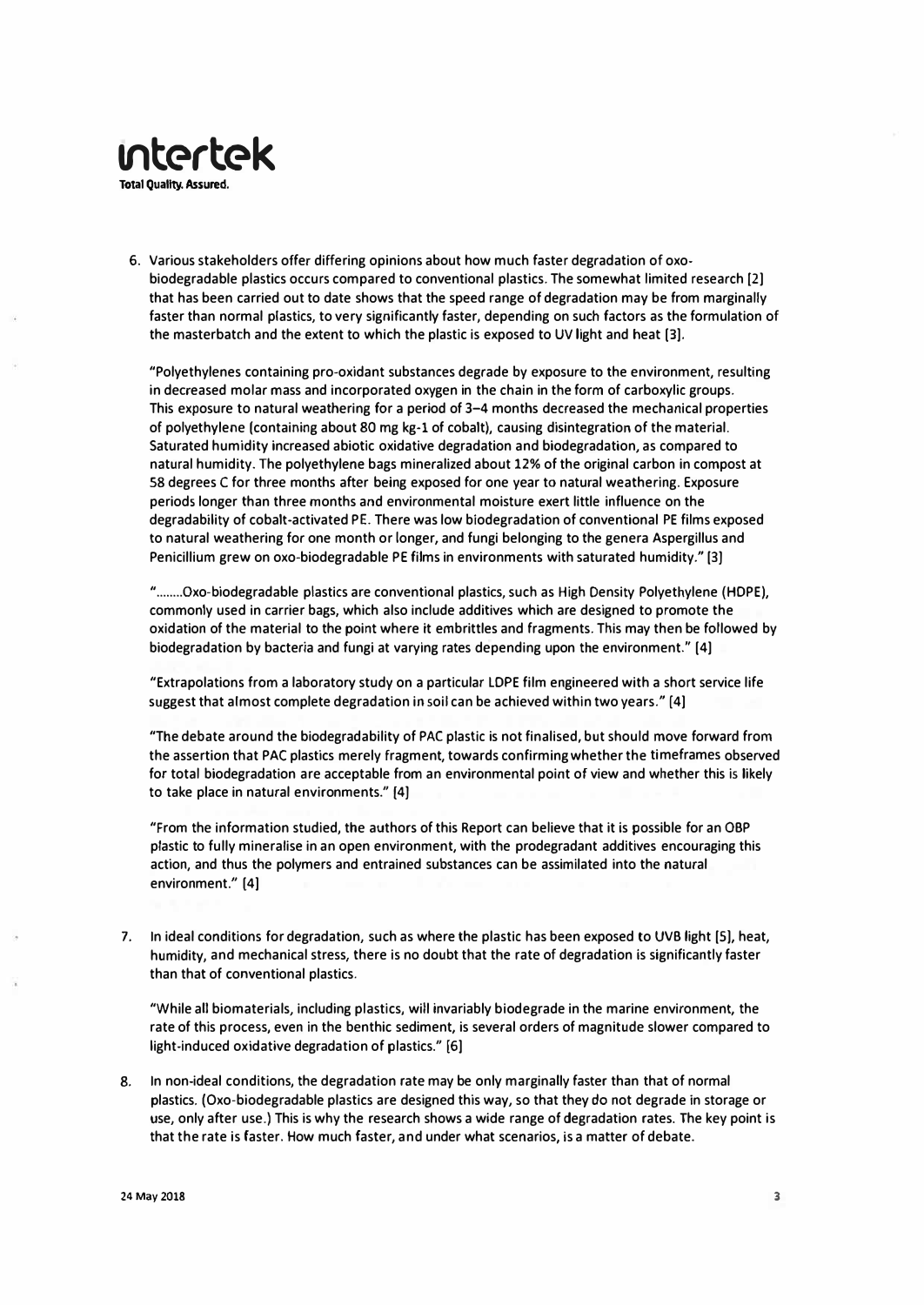

9. Oceans have high humidity and high UV levels in the surface layers where oxo-biodegradable plastics are likely to be found if they are in the ocean (since they tend to float). This would suggest that the speed of conversion to biodegradable materials may be in the upper part of the speed range. There has not been extensive research on this aspect, and as other reports have pointed out, further research needs to be undertaken. However, the research that does exist appears to show significant degradation for oxo-biodegradable plastics. The crucial timescale is the time it takes for the molecular weight of the polymer to reduce from circa 250,000 Daltons to 5,000 Daltons or less. After the material has reduced to 5000 Daltons or less, it is available for biodegradation, and biodegrades in much the same timescale as other biodegradable material, having regard to environmental conditions. The effectiveness of oxo-biodegradable plastics in oceans has been studied at Bandol in France [7], where oxo-biodegradable plastic was aged in seawater, where it successfully degraded to circa 5000 Daltons in mass.

"The weathering test on sea water surface, performed to point out the behaviour of samples containing pro-degradant d2w additive in wet environments (films and bags accidentally released in oceans or lakes), points out very promising behaviours. Assuming that there is correlation between oxidation rate and elongation at break, film FA6224 A would present a 50% loss of mechanical properties in three weeks, and a total loss in three months, when exposed in summer period in Mediterranean climate." [7]

To demonstrate that this material was biodegradable, the residues were exposed at Queen Mary University London to A. borkumensis (a bacterium commonly found in oceans) and were seen to be consumed by the bacteria as a food source, indicating biodegradability.

"Our results show that oxo-biodegradable plastic is biodegradable by bacteria commonly found in the open environment both on land and in the oceans, after the molecular weight of the plastic has been reduced by oxidation promoted by the pro-degradant additive." [8]

- 10. Perhaps the most important point is this: whatever the speed of degradation, it is faster than that of conventional plastics. The different opinions of various stakeholders concerning the speed of degradation, and the different findings of the limited research that has been carried out to date, are simply a matter of degree.
- 11. The faster degradation and subsequent biodegradation of oxo-biodegradable plastics means that they enter the eco-system as waste plastic in the same way as conventional plastic, but they degrade, and then ultimately biodegrade to natural materials and are recycled back into nature, in less time than conventional plastics. This means that oxo-biodegradable plastics have a shorter dwell-time in the ecosystem. In the case of micro-plastics [9] in oceans, a shorter dwell time means a net reduction in the overall amount of micro-plastics in the oceans. The oceanic micro-plastic problem has arisen because the dwell time of conventional plastics is too long compared to the rate of arrival of more plastics. If the dwell time were shorter (i.e. conventional plastics degraded faster) and/or the incoming flow was less, the ocean would be able to handle a certain amount of plastics. The plastic contamination would disappear from the system (through biodegradation) faster than it would arise in the system (through waste plastic reaching the ocean) and there would be no build up. It is simple, undeniable physics, little different from the physics of flow of liquids through pipes. Oxobiodegradable plastics, through biodegrading faster, and thus having a shorter dwell time in the system, have the potential to aid the problem rather than worsen it.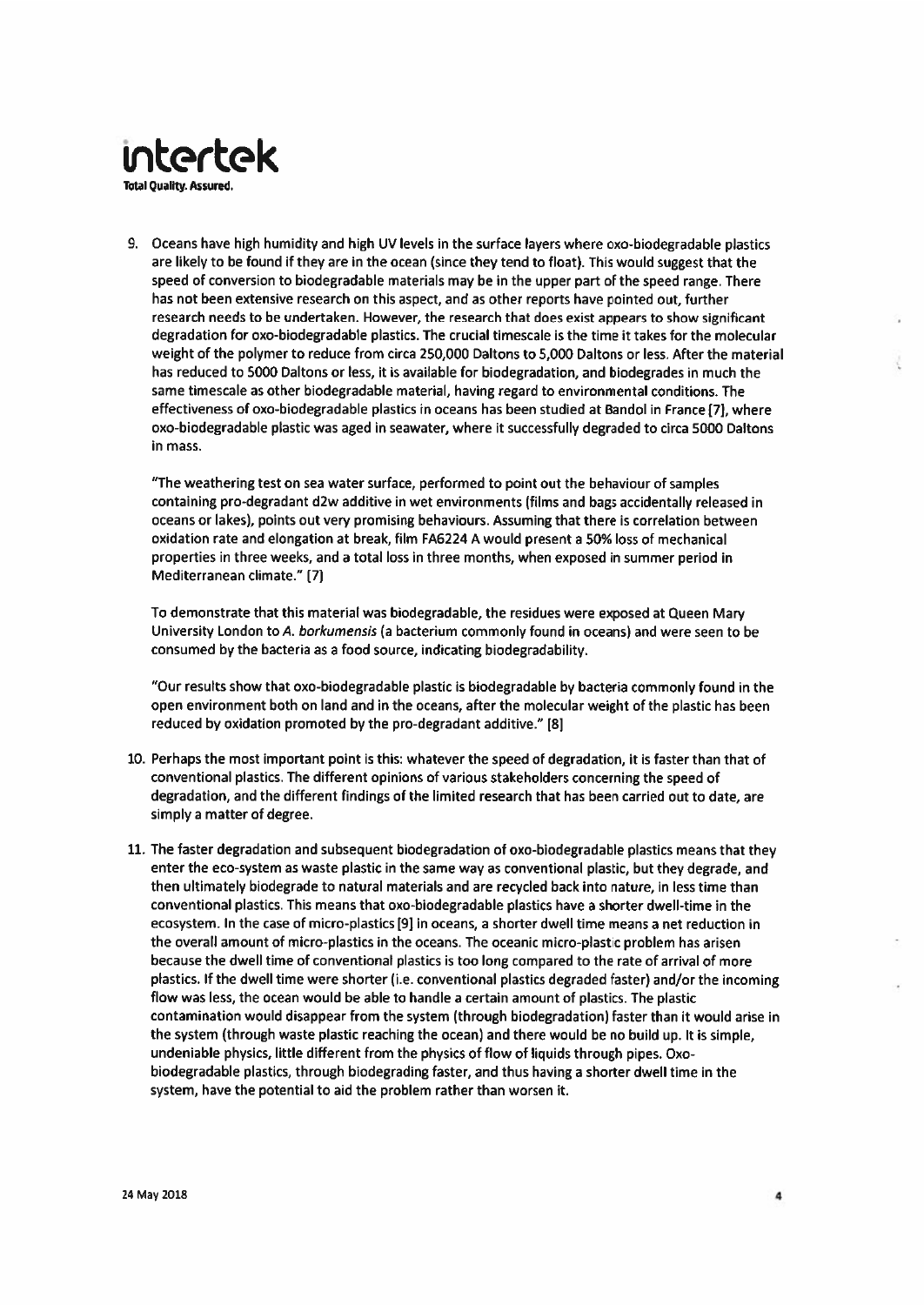

12. Research could be carried out to demonstrate this, but none has been carried out to date, as far as is known. Ideally, research would be designed to arrive at an approximate value for what dwell time or biodegradation rate would result in micro-plastics declining rather than building up in oceans. There would be many challenges to determining such a rate. For example, the rate of arrival of plastics into the oceans appears to be continuing to rise in some parts of the world. This is largely a result of rising consumption and continuing inappropriate waste management in growing economies. Therefore, any figure would have to take account of future trends of inputs of plastics into the marine environment. and such forecasting is bound to have errors. What can be said now, even ahead of such research, is that any shortening of the dwell time must be useful. Any improvement in the speed of degradation must be useful. Considering very approximate order of magnitude figures, if conventional plastics were considered to take say 20 to 200 years to biodegrade in the oceans, and oxo-biodegradable plastics take say 1 to 10 years to biodegrade, already the oxo-biodegradable plastics are showing potential to make a positive, rather than negative, contribution to the issue.

- 13. Some commentators have suggested that an acceptable biodegradation rate should be faster than this - such as 60 days. Certainly, such fast biodegradation would be ideal once the micro-plastics were in the oceans. However, slower rates would still be fast enough to reduce the micro-plastics population in the oceans (subject to research). The issue with very fast biodegradation rates is that these rates risk compromising the purpose of the plastics. A plastic product that fails in use is a waste of resources. Plastics need to fulfil their function before biodegrading. Therefore a 60 day rate, while perhaps theoretically commendable, is unlikely to ever be viable or even desirable for the majority of plastics.
- 14. The amount of oxo-biodegradable plastics in the ocean is currently tiny compared to all plastics. Almost all the micro-plastics found in the oceans have come from the fragmentation of conventional plastics. Although conventional plastics can fragment quite quickly on exposure to sunlight and mechanical stress, the fragments remain for years at a molecular mass which is too high for biodegradation. This means that conventional plastics can persist in the ocean for decades before they become biodegradable. This is why the micro-plastics tonnage in the oceans has built up: the inflow and dwell time exceeds the outflow (outflow being disappearance due to biodegradation). If the dwell time were shorter, and/or the inflow lower, build up would not occur and the micro-plastics problem would not exist.
- 15. Various stakeholders have offered various opinions on oxo-biodegradable plastics, including raising doubts about their efficacy and even doubting the point of them. Oxo-biodegradable plastics have been criticised for:
	- a. Increasing the amount of plastics, which is obviously illogical. The presence or not of an oxo-biodegradable additive in a plastic does not change the amount of plastic.
	- b. Encouraging a throw-away society, which of course they do not. The littering and inappropriate waste management that leads to the oceanic micro-plastic problem occurs irrespective of any additives in the plastics. Much of the littering is accidental, and the kind of people who deliberately throw litter do not care whether the plastic may be a type of biodegradable plastic.
	- c. Being less desirable for re-use and recycling. Oxo-biodegradable plastics are not antagonistic to re-use and recycling [7]. As has been demonstrated by the technical reports, and in practice over years of recycling, the tiny amounts of oxo-biodegradable additive in the system make no difference to recycling or re-use.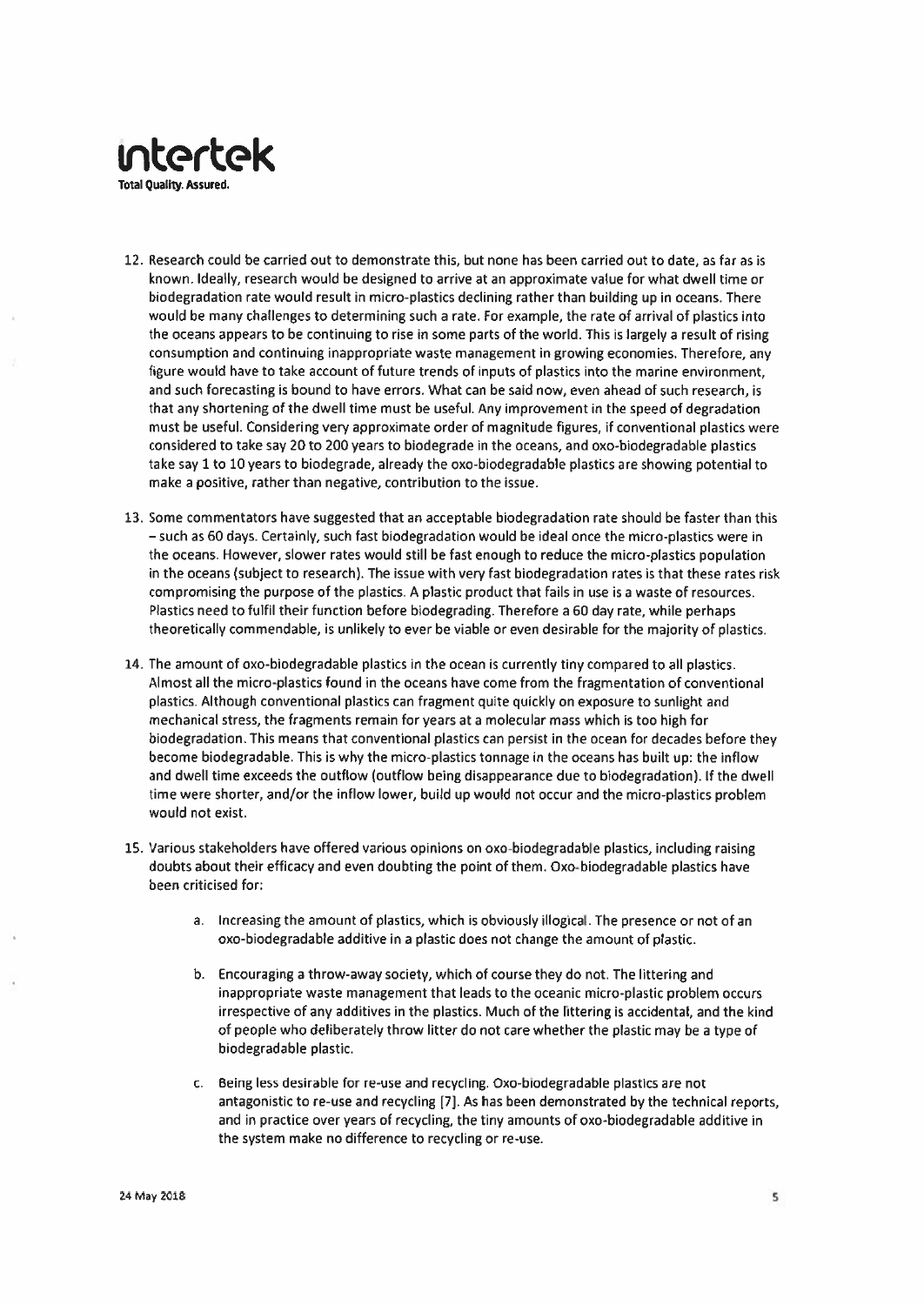

- d. Not being supportive of the circular economy. There is a clear theoretical benefit to a circular economy. However, that is a different issue from the current harsh reality of microplastic pollution. If society wished to eliminate anything that is not supportive of the circular economy, it should first stop burning oil, which is a non-circular threat to sustainability that is orders of magnitude greater than the amount of oil going into making useful products such as plastics. The material used to make plastics is in any event an inevitable by-product of the process of making fuels, and the same amount of oil would be extracted from the ground if plastics did not exist.
- e. Increasing micro-plastics. That would be alchemy: the amount of micro-plastics is obviously the same, it is simply that they appear faster and then disappear faster than conventional plastics.
- 16. Some of the opinions voiced by some parties have led some stakeholders to consider a potential ban on oxo-biodegradable additives. This seems unjustified, unnecessary, and also counterproductive. For the foreseeable future, conventional plastics will continue to be used all over the world, in increasing amounts due to global development, despite the efforts of environmentalists and governments in some countries. Even if oxo-biodegradable technology was no longer available on the European market, large quantities of conventional plastics will continue to enter the ecosystem and will remain there as a problem for future generations. Therefore, a ban would be ineffective because it would have no perceivable impact on the problem.
- 17. A ban of any product would normally be justified only where there existed proof of significant harm. In the case of oxo-biodegradable plastics, the worst possible case (based on the views of the most sceptical stakeholders) could be that oxo-biodegradable plastics are little different from conventional plastics in terms of environmental impact. The best possible case is that they would be beneficial in relation to the micro-plastics issue. The point is that the range is neutral-to-good, not harmful. Therefore, a ban does not seem to be logical or justified.